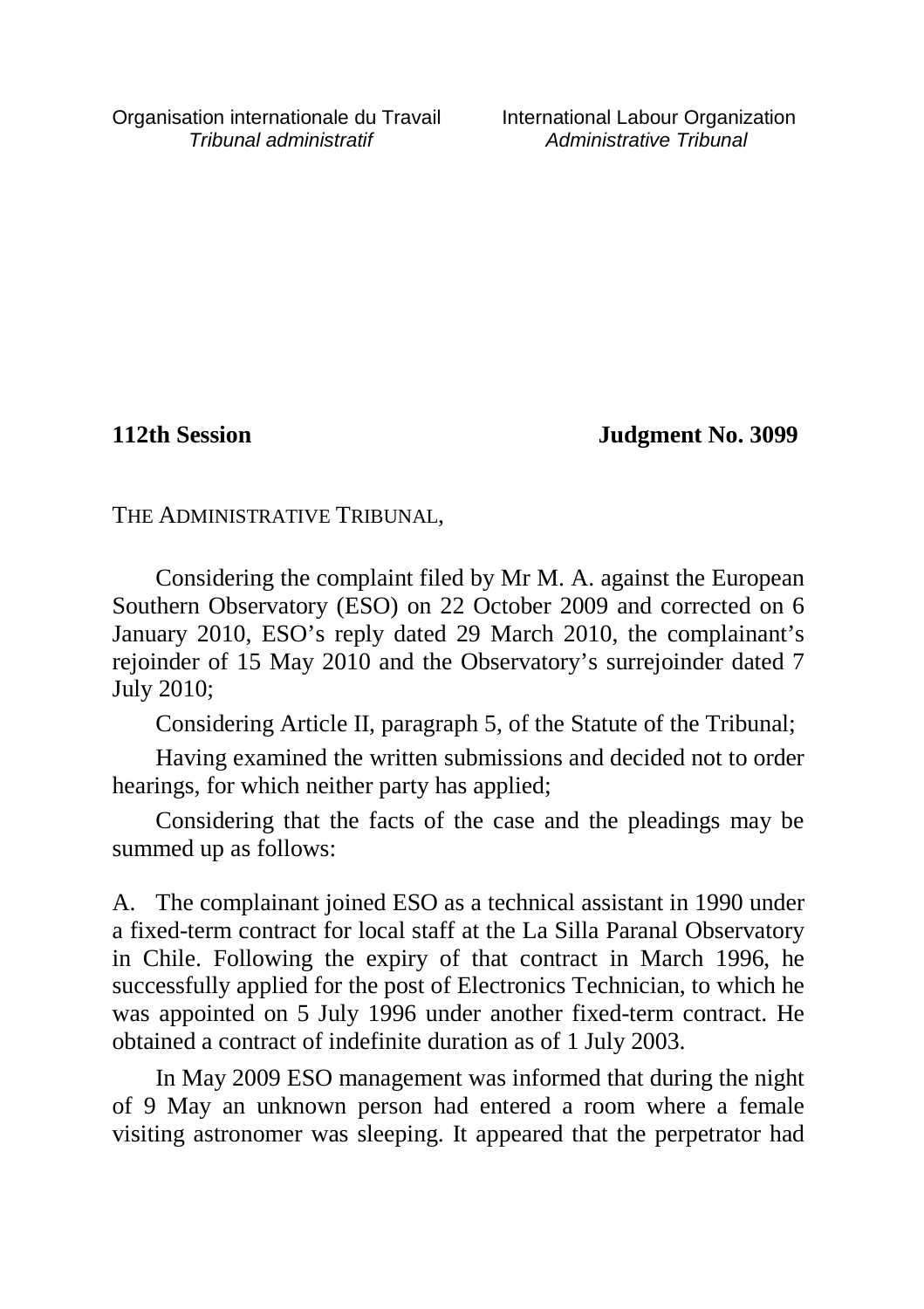deactivated the supply of electricity before entering the room. Shortly after this incident, ESO management became aware of two earlier incidents showing the same *modus operandi*. ESO mandated the Deputy Director of the La Silla Paranal Observatory and a Human Resources Officer in Chile to investigate these cases. Having ascertained that the complainant was one of several individuals who had been on the premises at the time of each of the three incidents, they interviewed him several times.

On 12 June 2009 the Director General decided to place the complainant on special leave with pay while investigations were in progress. It was specified that this was an administrative measure having no disciplinary character. The complainant appealed this decision by a letter addressed to the Director General on 22 June. He objected to the "aggressive and exhausting" questioning to which he had been subjected and stated that, as a preventive measure and upon instructions of the La Silla Staff Union, he had recorded the last interview of 11 June and had made a statement to the Chilean police. This admission prompted the Director General to order a hearing of the complainant to determine whether his actions amounted to misconduct. The hearing took place on 8 July 2009 at ESO premises in Santiago in the presence of a translator, the Director of Operations and of the La Silla Paranal Observatory, the Head of the Human Resources Division and the Director of the La Silla Staff Union.

By a letter of 24 July 2009, which constitutes the impugned decision, the complainant was informed that the Director General had decided to dismiss him without indemnities for secretly taping an internal and non-public interview and distributing the recording to third parties. In particular, the disclosure of the interview to the La Silla Staff Union had resulted in serious disturbance to the working climate at the La Silla Observatory and was likely to hinder the investigation and prevent ESO from fulfilling its duty to protect female staff effectively. The letter concluded: "your behaviour and attitude constitutes a serious non-fulfilment of your contractual duties, serious breach of faith and loyalty to the Organisation and its Management as well as a demonstrated lack of integrity justifying the disciplinary measure of termination of contract". In August 2009 the complainant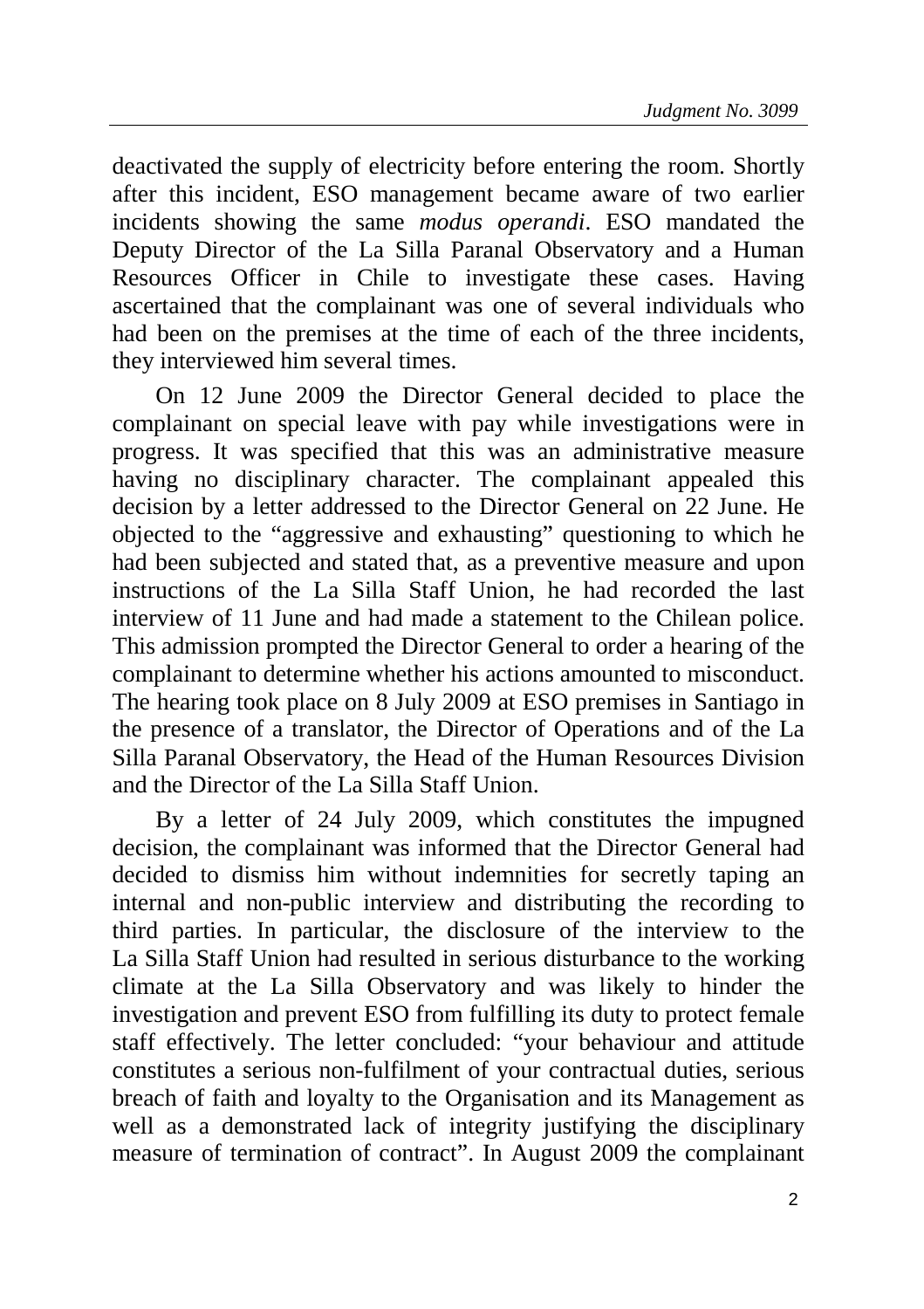sent a letter of appeal to the Director General, who authorised him to challenge his dismissal directly before the Tribunal.

B. The complainant contends that the impugned decision lacks any legal basis and is vitiated by an error of law. He submits that ESO terminated his employment on grounds not covered by the Regulations for Local Staff in Chile (RPL), as it justified its decision on the ground that the "[u]nauthorized taping of the words of another person, which are not spoken in public, constitutes a serious criminal offence in the national law of many countries including Chile", which is not one of the grounds for dismissal without indemnities mentioned in Article No. II 5.02 of the Local Staff Regulations (Article RPL II 5.02).

Additionally, he invokes an error of fact and argues that his actions in no way constituted a serious breach of his contractual duties, let alone a serious offence. He alleges that the recording related only to his own statements made during the interrogation and that it has been disclosed neither to third parties, nor to the La Silla Staff Union, nor to the public at large. He therefore denies that his actions breached the provisions of Article RPL I 3.07, which relevantly provides that:

"Any communication to the public by a Local Staff Member, either identifying him as such or in connection with the work of the Organisation shall be subject to the express and prior approval of the Director General  $[\ldots]$ ."

He submits that the recording of his own statements was a legitimate defence against the charges brought against him and that his actions caused no harm or damage to any person, let alone his employer. He alleges that he was pressured, persecuted and threatened in the course of the investigation, which affected his health. Faced with the possibility of being wrongly found to have participated in the events that triggered the investigation, he consulted the La Silla Staff Union, whose members advised him to keep a record of his statements.

He further argues that a serious breach of contractual duties necessarily implies that the staff member's acts were performed in the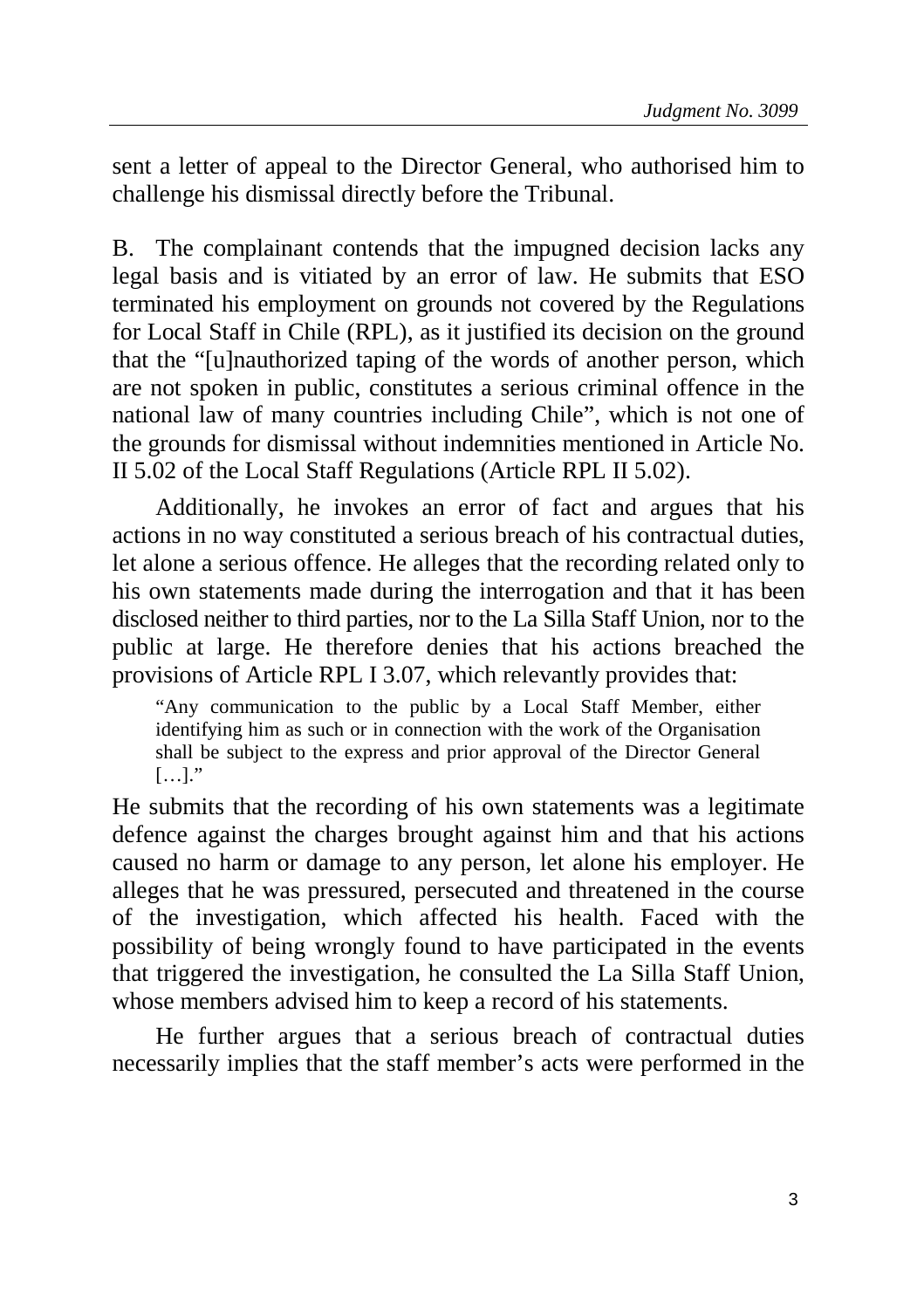fulfilment of the duties for which he or she was appointed, and that only certain breaches will justify the sanction of dismissal without indemnities. Consequently, the assertion that the recording and its disclosure to third parties and the public constitutes a criminal act and a serious breach of his contractual duties is premised on an error of fact and law. More generally, the complainant also contends that the protection afforded to Chilean workers under the applicable legal framework is inadequate.

The complainant asks the Tribunal to set aside the impugned decision, order his reinstatement in his former position and order the payment of his salary since the termination until reinstatement, or, alternatively, to order the payment of the indemnity for end of service, with interest. He also claims material and moral damages, as well as costs.

C. In its reply ESO submits that the complainant's claims are entirely devoid of merit. It deplores the complainant's allegation that its legal framework leaves Chilean workers unprotected and stresses that the Regulations for Local Staff have always provided for their legal protection in accordance with the principles of international civil service law, allowing, in particular, ESO local staff to bring complaints before the Tribunal.

The Observatory also objects to the complainant's allegations of persecution and notes that he does not provide any detail or evidence to corroborate them. It submits that the complainant was interviewed three times with respect to the incidents that occurred at the La Silla Observatory, the first two interviews lasting less than an hour and the third, which took place at ESO's premises in La Serena, lasting less than two hours. The Human Resources Officer in Chile suggested to the complainant that he be accompanied by a Staff Union member, but he refused. The defendant also notes that none of the other 13 persons interviewed has complained of having been exposed by the interviewers to persecution, pressure, threats or harassment.

ESO points out that the disclosure of a copy of the recording to the La Silla Staff Union, although denied in the complaint, has already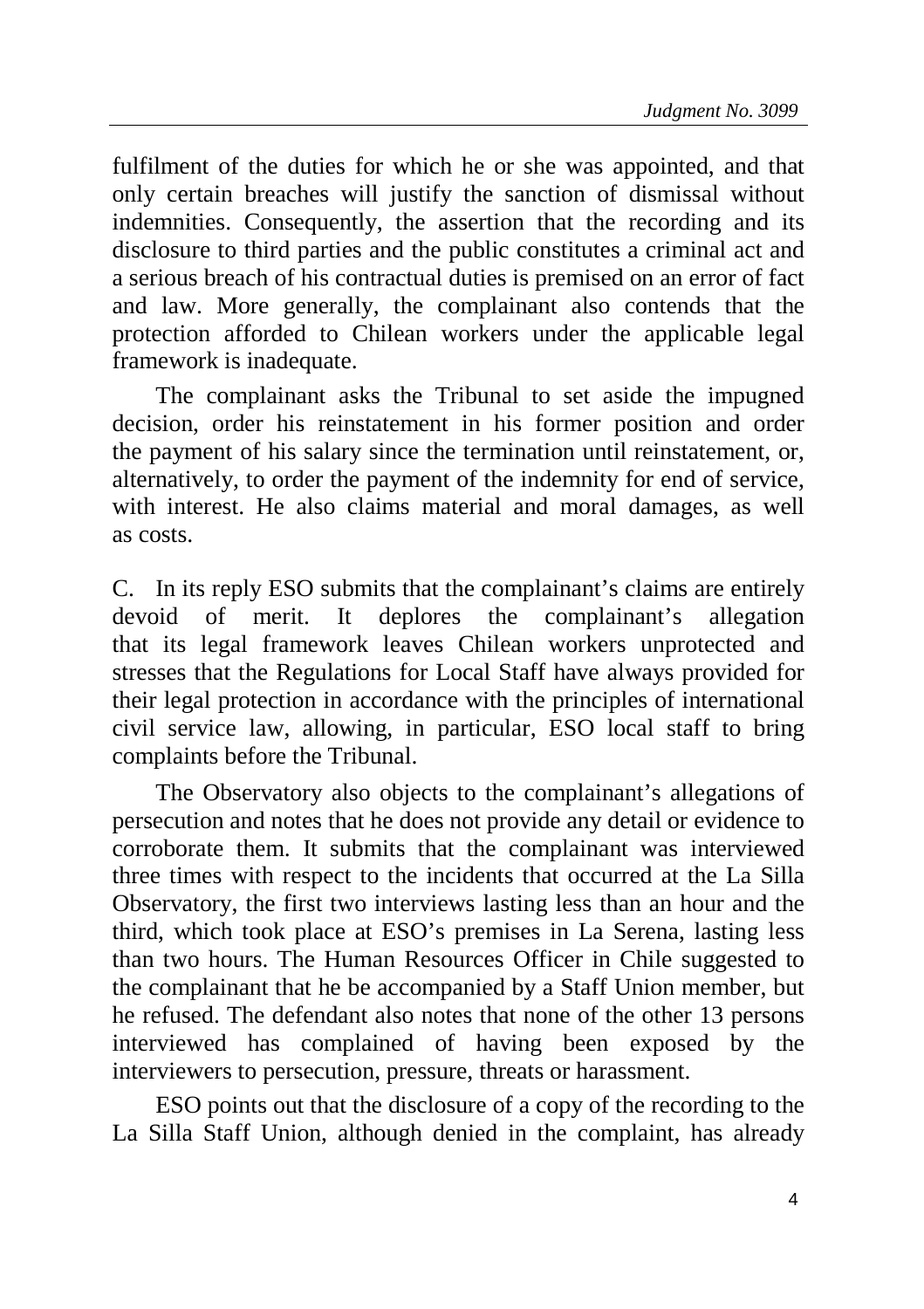been admitted by the complainant in his letters of 22 June and 3 August 2009. Similarly, the complainant omits to mention that he informed the Chilean police of having been subjected to "psychological violence" and "torture" by the two ESO officials in charge of the investigation, as admitted at the meeting of 8 July 2009, where he added that this was done with a view to possible future action against these officials.

The Observatory submits that the impugned decision is not tainted by any procedural or substantial flaw. The facts justifying the dismissal were established beyond any doubt by the complainant's own admissions and he was given a hearing before the disciplinary measure was taken. The unauthorised recording of conversations, be they of a private or of an official nature, and the disclosure of such recordings to third persons, represent misconduct which is incompatible with the functions of a staff member. Contrary to what the complainant asserts, such conduct also constitutes a punishable crime under national laws, both in Europe and in Chile. Such conduct undermines trust and good faith, especially when it is made, as in the present case, with a view to denouncing senior personnel acting on instructions. Moreover, it was likely to hamper a particularly sensitive and important investigation involving the protection of other staff members.

According to ESO, such acts constitute a serious breach of contractual duties, as the complainant had a duty to use the procedures available under the Local Staff Regulations to protect his interests. To involve the national police force in the internal investigation constituted an unlawful communication to the public and, at the same time, a blatant disregard of the loyalty the complainant owed to ESO as a staff member and, consequently, a lack of integrity.

ESO further argues that the disciplinary sanction of dismissal without indemnities was proportionate to the gravity of the complainant's misconduct. The fact that the Director of the La Silla Staff Union suggested that he should record the interview does not excuse his actions.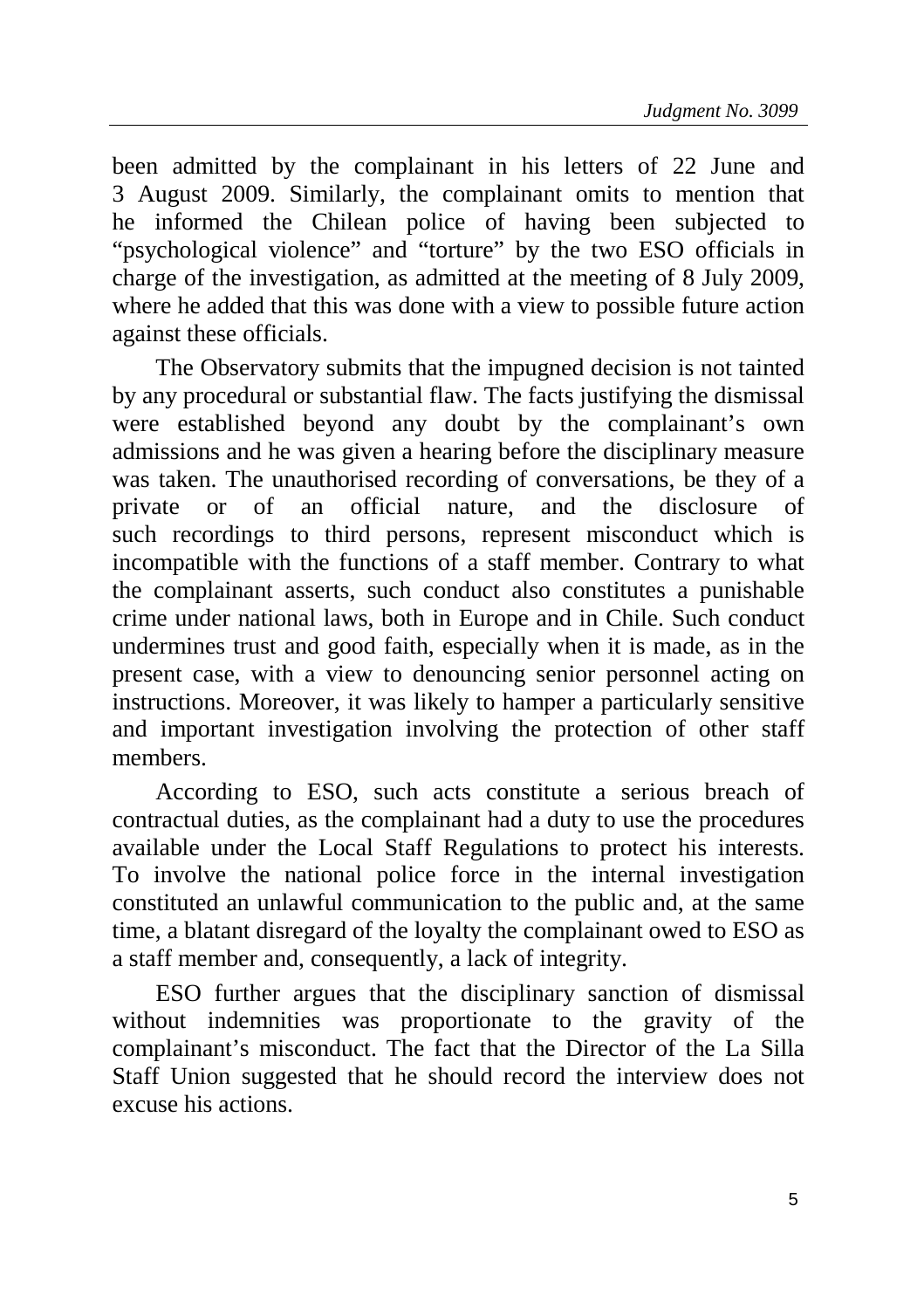D. In his rejoinder the complainant presses his pleas. He points out that ESO is introducing a new ground in its reply, namely his alleged lack of integrity, which was not invoked in the letter of dismissal. He contests the defendant's assertion that none of the other 13 staff members interviewed complained about any pressure or harassment by the investigators, and adduces two e-mails as evidence of such complaints. He maintains that none of the requirements for the severe sanction of dismissal without indemnities was fulfilled in his case and argues that, in order for the non-fulfilment of contractual duties to justify termination without indemnities, it must be serious and cause severe damage to the Observatory, which bears the burden of proving such facts.

E. In its surrejoinder ESO maintains its position. It denies that the letter of termination did not mention the complainant's lack of integrity as a ground for dismissal and reiterates that the impugned decision was not out of proportion. It also emphasises that, in accordance with the Tribunal's case law, the impugned decision is a discretionary decision and therefore subject to only limited review. In this case the decision was clearly taken with authority by the Director General and following the proper procedure. It is based on established facts and justified by the Local Staff Regulations. Furthermore, the complainant has put forward nothing which would indicate an abuse of authority.

## CONSIDERATIONS

1. The complainant, a Chilean national, was dismissed without indemnities from his post of Electronics Technician at the ESO Observatory in Chile on the remote and isolated La Silla mountain on 24 July 2009. He initiated an internal appeal against that decision. However, the Director General authorised him to proceed directly before the Tribunal.

2. The background to the complainant's dismissal is to be found in events at the La Silla Paranal Observatory on the night of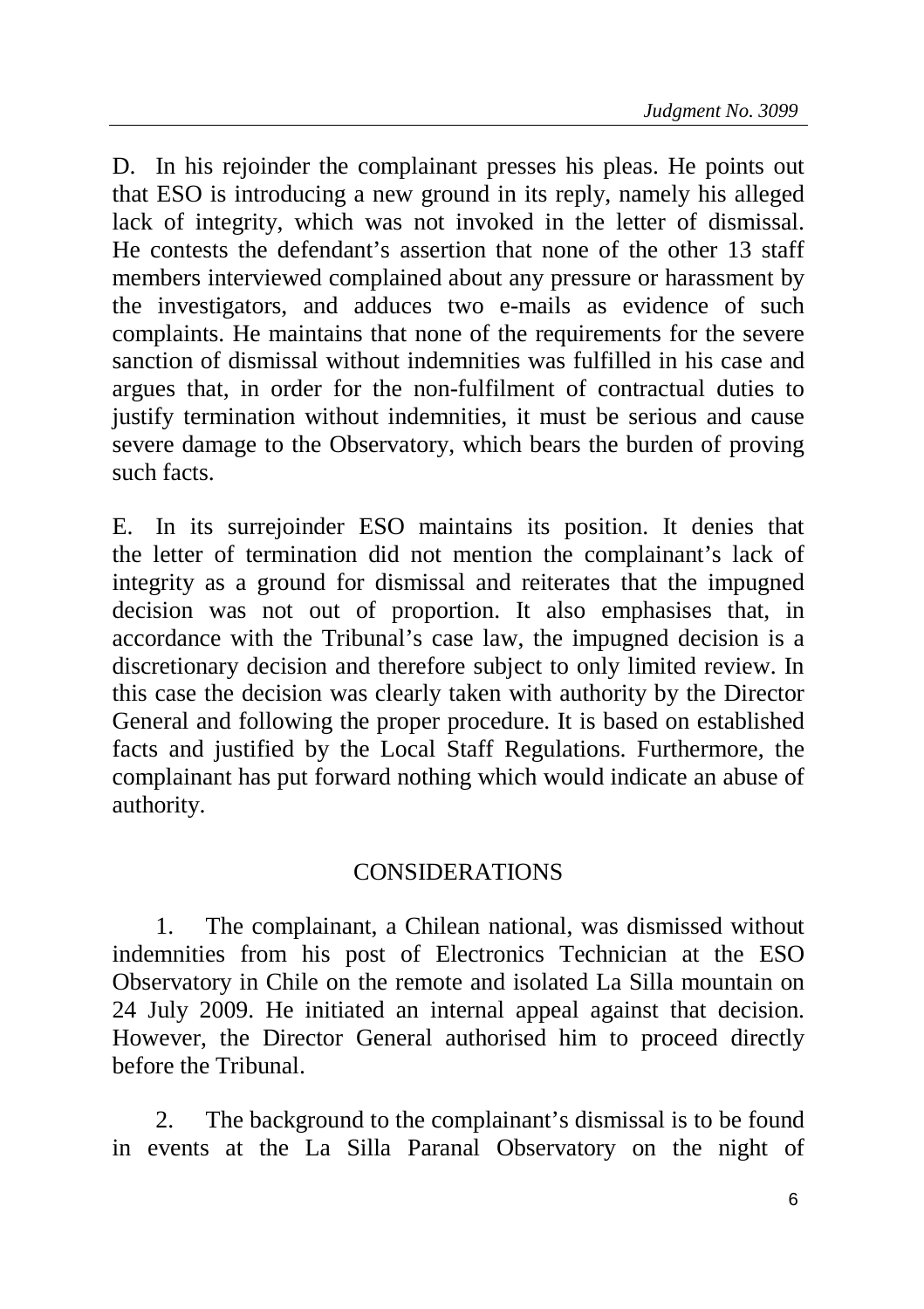9 May 2009 when, according to ESO, "an unknown person […] entered a room where a female visiting astronomer was sleeping", the intruder having deactivated the room's electricity supply before entering and reactivated it upon leaving. ESO later learned of two similar events involving, respectively, a visiting female astronomer and a female staff member on 11 April 2009 and 9 July 2005 respectively. It then initiated an investigation, involving interviews with 14 individuals who had been present at the La Silla Observatory on some or all of those nights.

3. The La Silla Staff Union was advised of the investigation on 15 May 2009. It wrote to various officials of ESO on 18 May urging that the investigation be undertaken by "[a]uthorities who are competent in criminal matters", adding that it did not believe that "an internal investigation [was] sufficient". ESO continued with its investigation and the Union forwarded a further communication on 22 May protesting that "the investigation […] was discriminatory and prepotent" as the investigators "interrogated only Chilean staff under permanent threats and applying labour sanctions based on events that have not been legally prove<sup>[n]</sup>". It wrote to the Director General on 11 June 2009, reiterating its view that the internal investigation should be stopped and the matter referred to "Chilean authorities competent in criminal offen[c]e issues". It also complained that the investigators had "applied hostile interrogation[s] […] to the 10 'suspects' […] submitting them to the terror of being dismissed from their jobs [...] and […] by saying that due to their 'silence', the La Silla Observatory could be closed". In this letter, it was also stated that in June a Chilean citizen had been interrogated at La Serena, a city situated at some distance from the La Silla Observatory.

4. According to the complainant he was interviewed on four occasions: according to ESO he was only interviewed on three occasions. No record has been produced for any of the interviews. In any event, it is agreed that the complainant was interviewed at ESO premises at La Serena on 11 June 2009. Following that interview, he was put on special leave with pay on 12 June 2009 on the ground that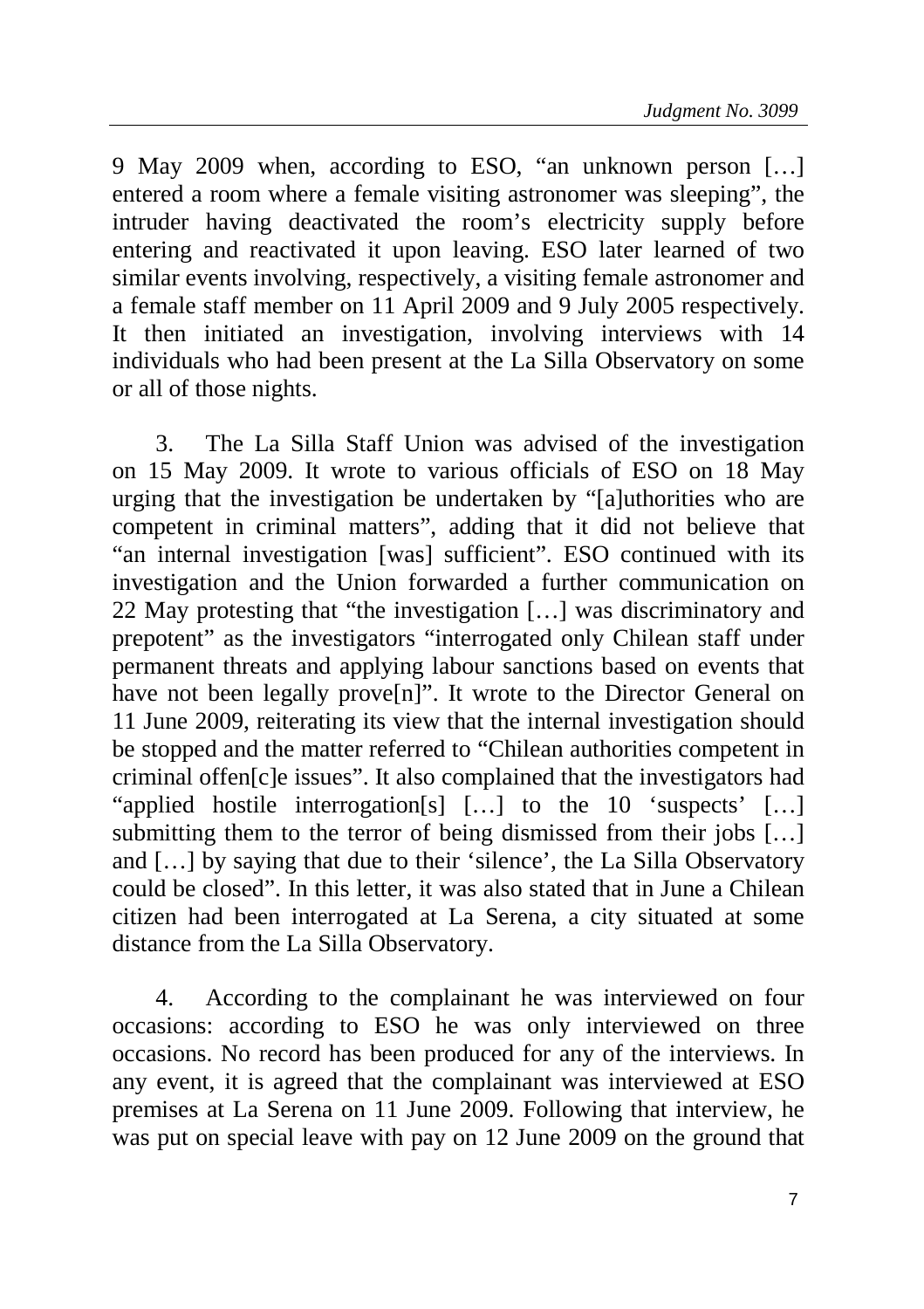the ESO management concluded that "the investigation procedure would benefit from [his] temporary absence from the La Silla Observatory". The complainant lodged an appeal on 22 June 2009 against the decision to place him on special leave.

5. In his appeal of 22 June 2009 to the Director General the complainant noted that, as a result of his being placed on special leave and being kept away from the La Silla Observatory, his colleagues considered he was guilty of the offence that occurred there. He also complained of "the aggressive and exhausting questioning regarding facts – in which [he] had neither participation nor knowledge". He added that:

"as a preventive measure and in order to prepare myself to defend my honor and my interests, I have been requested by my Union to tape the questioning and to keep a record in 'Carabineros', ['constancia', in Spanish] which I did on Thursday June 11 at the ESO offices in Avenida El Santo, La Serena<sup>"</sup>

6. The Director General formed the view that the actions disclosed by the complainant in his letter of appeal were apt to constitute misconduct and the complainant was called to a meeting on 8 July 2009. On this occasion, the Union representative, the La Silla Staff Union Director, was present, as well as someone who acted as translator. A record was kept of that meeting in which the complainant seemingly stated that he had retained the original tape ("file", in the record of interview) and given a copy to the Staff Union representative. He also admitted making a statement to the police with respect to the "psychological violence/torture applied […] during the interviews" and offered to provide a copy of the statement to ESO. The offer was rejected. The Union representative confirmed that the complainant had acted on his advice and indicated that he took responsibility for what had occurred. He also asked that ESO "terminate the special leave […] to rehabilitate [the complainant]" and stressed the complainant's "difficult mental situation".

7. The complainant was informed by letter of 24 July 2009 that the Director General had decided to dismiss him "without entitlement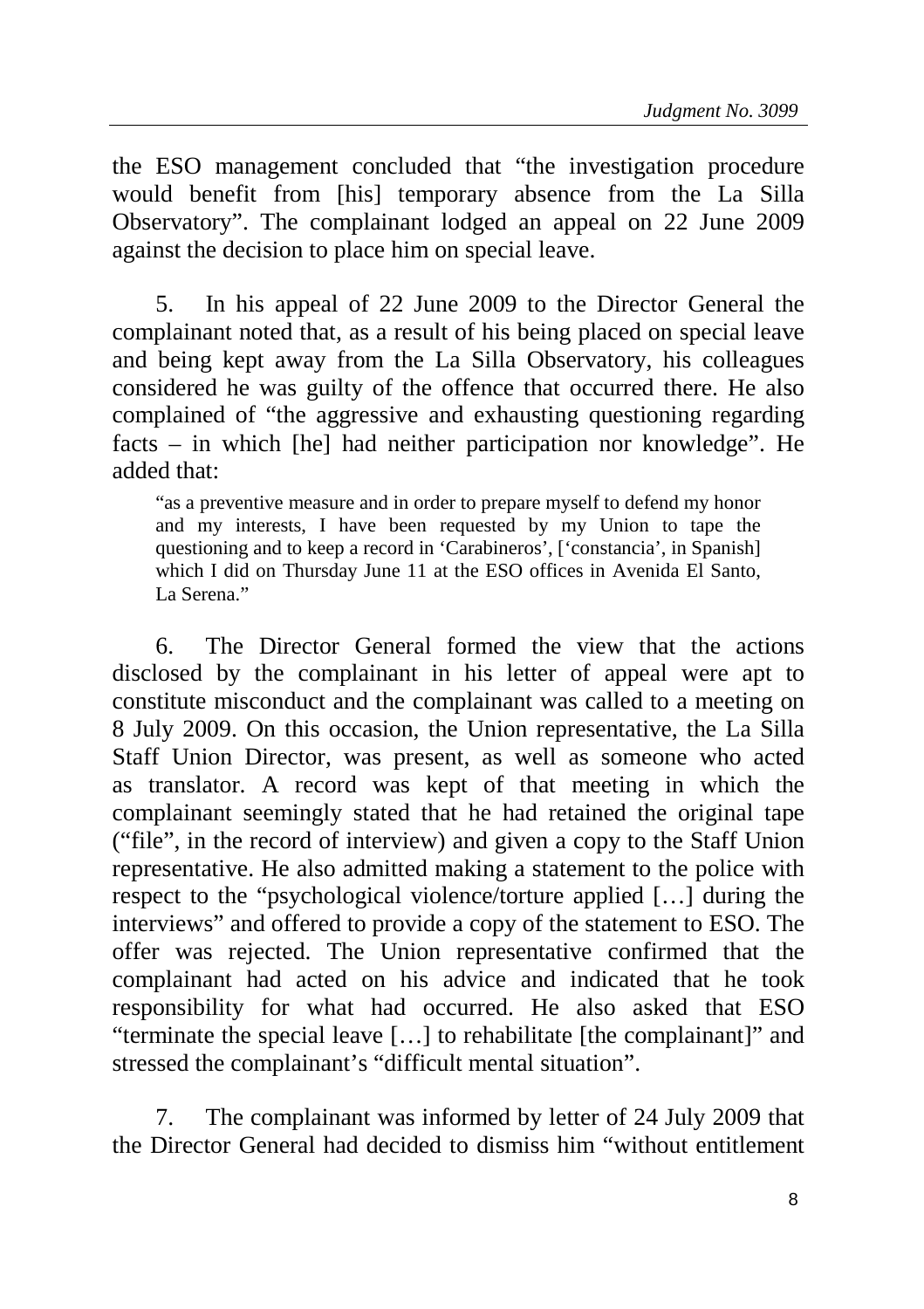to the indemnities foreseen in [Article RPL] II 5.02" with effect from 31 July of that year. Article RPL II 5.02 allows for dismissal "without entitlement to the indemnities" prescribed in Article RPL II 5.07 for various acts, including leaving the place of work inopportunely and without justification, refusal to perform work, negligence affecting safety or health and intentional damage. Specifically, it allows for dismissal without indemnities for:

- "1) lack of integrity, violence, insults or serious immoral conduct duly demonstrated;
- 2) acts committed […] in connection with [a staff member's] work which have explicitly been prohibited in writing in his contract or in these Regulations;

[…]

7) serious non-fulfilment of contractual duties."

8. The letter informing the complainant of his dismissal stated that that course had been taken on the grounds of "serious nonfulfilment of […] contractual duties and […] demonstrated lack of integrity". The specific acts relied upon were:

- the "secret" taping of "an internal and non-public interview on 11 June 2009";
- distributing "the taping to third parties"; and
- making "related communications […] to the Chilean police".

It was also said in that letter that the "[u]nauthorized taping" of "the words of another person, which are not spoken in public, constitutes a serious criminal offence in the national law of many countries including Chile" and that "[t]he recording, divulgation [sic] of the tape and its content to the La Silla Union has […] led to a serious disturbance of the working climate on La Silla". In its reply ESO refers to Article RPL I 3.03 which relevantly requires Local Staff Members to "refrain from any act or activity […] which would be morally or materially detrimental to the Organisation", as well as Article RPL I 3.07 which, subject to an immaterial exception, prohibits "[a]ny communication to the public […] either identifying [the person concerned as a Staff member of ESO] or in connection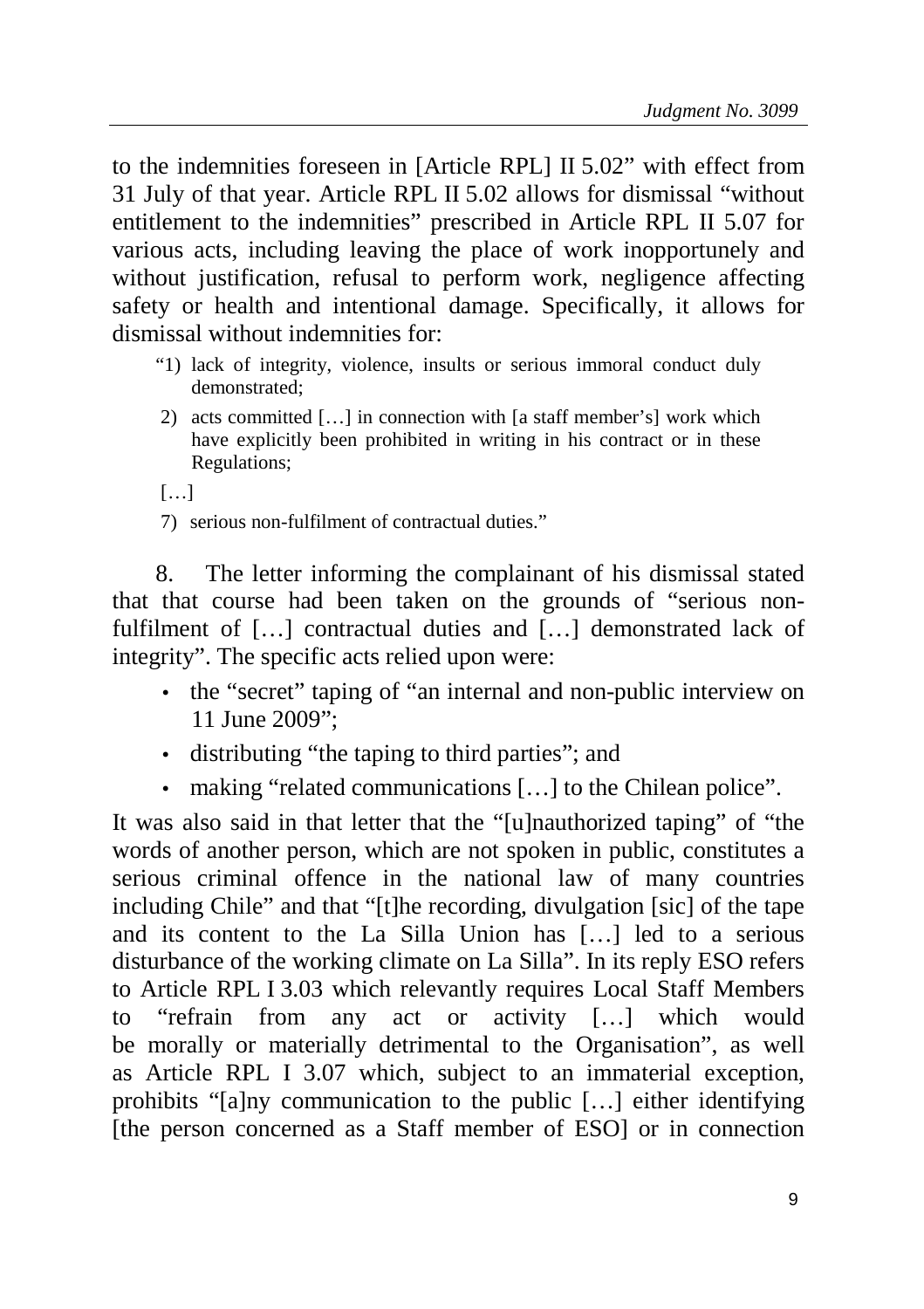with the work of the Organisation [...] [without] the express and prior approval of the Director General".

9. ESO claims in its reply that the complainant has not produced "any shred of evidence that the ESO [investigators] […] might have used abusive forms of interrogation" and asserts in the same document, that none of the other interviewees complained to ESO of the interrogation methods used. Neither statement is correct. Even though they may be motivated by special interest and thus less than completely objective, the communications from the La Silla Staff Union are apt to constitute evidence of the nature of the interrogations. Further, the complainant has produced evidence of a complaint by a staff member to ESO of "inappropriate pressure", including: "when I have been yelled, accused of being a liar, intimidated […] threatened of being fired because my name is in a short suspect list [sic]". He has also produced evidence of a complaint by another person to the La Silla Staff Union of "having a bad time with the interrogations".

10. ESO also contends that staff members were told that they could have a Staff Union representative present during interviews but that the Union failed to cooperate. This is denied by the complainant. Whatever the situation, the obligation to treat staff members with dignity and the duty of good faith required, at the very least, that there be an accurate record of the interviews, which could have been achieved by, for example, the making of a transcript by a competent stenographer. As earlier noted, there is no evidence that ESO or its officials maintained any record of the interviews, as was apparently done at the meeting of 8 July 2009 when the complainant was charged with misconduct. Nor is there any evidence that there was anyone present to act as translator, as also occurred on 8 July 2009. Further, there is no evidence that a representative of the La Silla Staff Union was present at La Serena, as distinct from the hearing at Santiago on 8 July, when the complainant was interviewed on 11 June 2009.

11. Even if the taping of a "private conversation" is forbidden by Chilean law, it is doubtful whether an official interview as part of an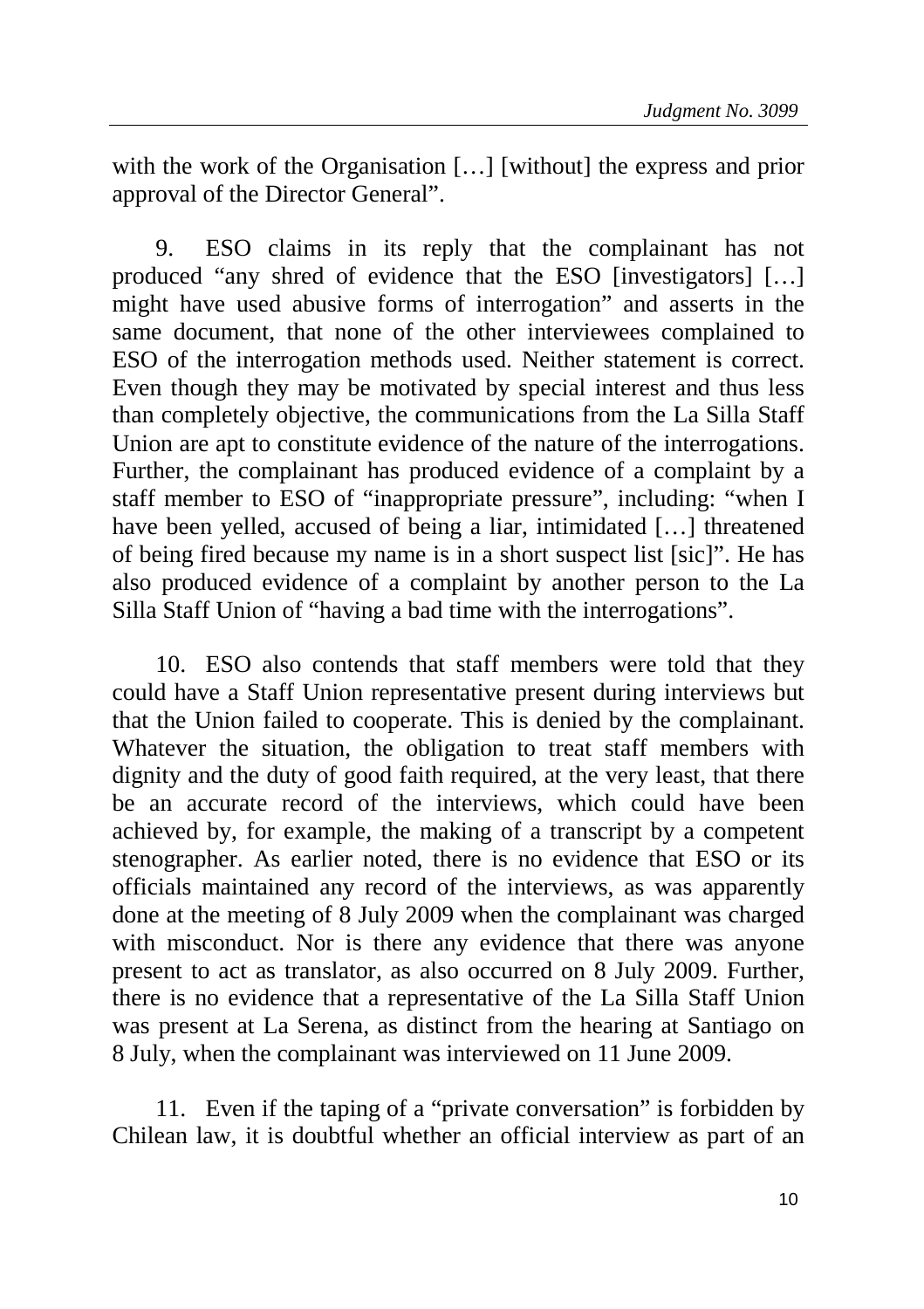investigation into actions which, quite possibly, constituted a criminal offence is properly described as a "private conversation". Although staff members of international organisations necessarily have the right to protect their own interests, they must act in conformity with their duty as international civil servants. In the absence of an established procedure to ensure that an accurate record was made and kept of interviews conducted in the course of an investigation such as that being undertaken by ESO at the relevant time, the taping by a staff member of the interview and the subsequent provision of the tape, or a copy of it, to the La Silla Staff Union may be seen as an action directed to the protection of his or her interests but cannot readily be accepted as compatible with the standards of conduct required of an international civil servant.

12. ESO contends that the taping of the interview of 11 June 2009 and the provision of it or a copy of it to the La Silla Staff Union constitutes "misconduct which is incompatible with the functions of a staff member" as it "undermines elementary trust and good faith in the verbal interactions of the Organisation in matters concerning its personnel" and is, also, "a serious non-fulfilment of contractual duties [...] as the complainant ha[d] a contractual duty to use the procedures available under the Staff Regulations for protecting his interests". In this last regard, ESO states that if the complainant

"believed to have reason to fear the questioning, he could have asked to be assisted by a member of the La Silla Union or any other person of his trust and if he felt to have been unfairly treated by the interviewers he had a duty to call upon the Director of the La Silla […] Observatory, the Head of Human Resources or, in the last event, the Director-General."

These arguments would have force if there had been established procedures for the conduct of interviews of the kind being undertaken and for ensuring that a complete and accurate record was kept of the interviews. In the absence of evidence of any such procedures, it cannot be said that there were procedures available to protect the complainant's interests. Further, the duty to protect the dignity of staff members and ESO's obligation of good faith towards them required that there be such procedures. And only if there were such established procedures could it be said that the complainant's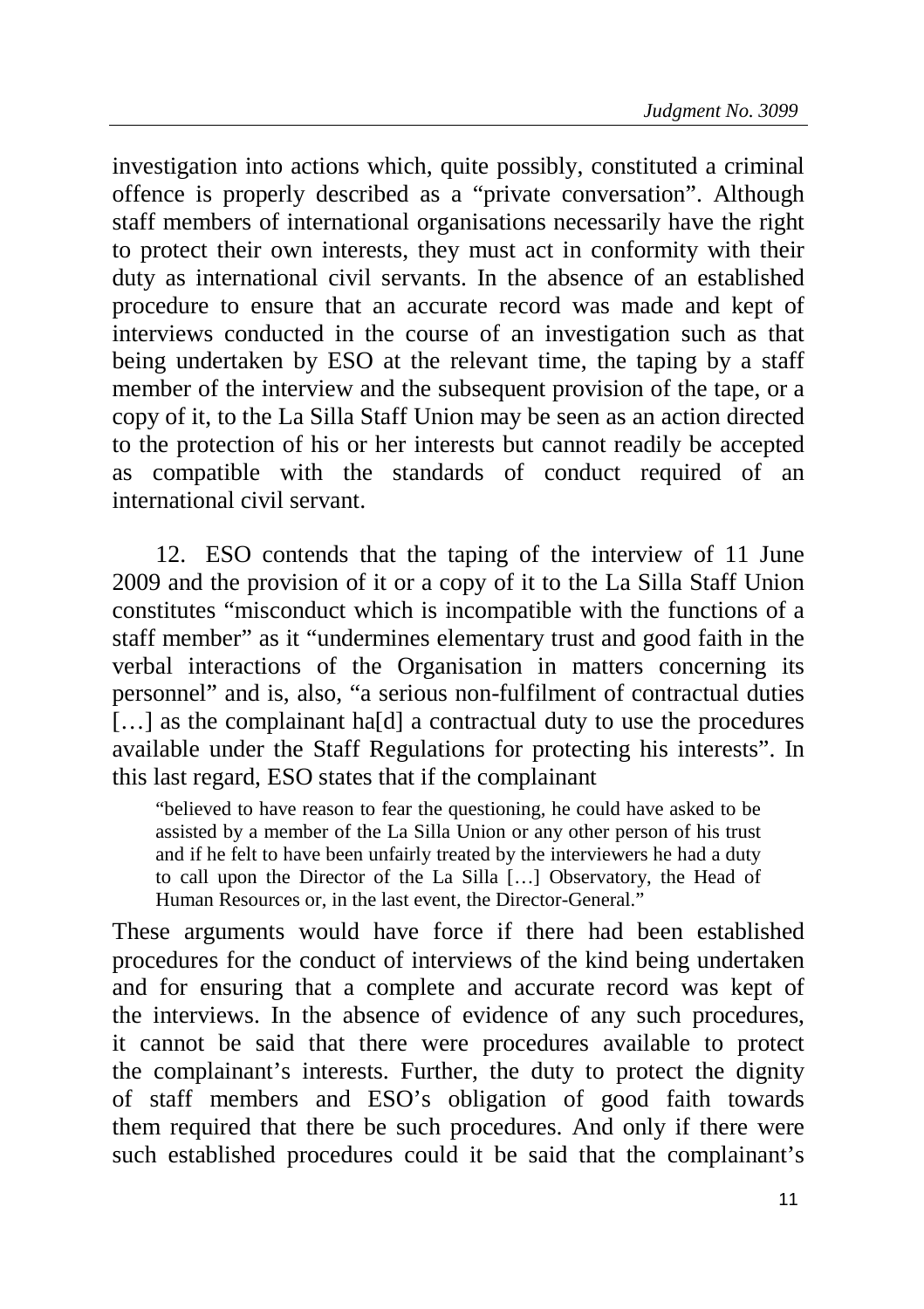actions "undermine[d] elementary trust and good faith". However, and as already indicated, taping the interview of 11 June 2009 and providing a copy of it to the Staff Union, was "incompatible with the [complainant's] functions [as] a staff member" and therefore constitutes misconduct, but it cannot be regarded as "serious non-fulfilment of [his] contractual duties" for the purposes of Article RPL II 5.02(7). The question whether that conduct constituted "lack of integrity" for the purpose of Article RPL II 5.02(1) will be considered later.

13. As to the complainant making a statement to the Chilean police, ESO contends that:

"[t]o involve the national police force in the internal ESO investigation constitutes an unlawful communication to the public (Art.  $RPL - I$  3.07) and, at the same time, a blatant disregard of the loyalty [the] complainant owes to ESO as a staff member and, consequently, a lack of integrity  $(Art. RPL II - 5.02 No. 1).$ "

As earlier noted Article RPL I 3.07 proscribes "[a]ny communication to the public" which identifies the person concerned as a staff member or in connection with the work of ESO. There is nothing to suggest that the statement made by the complainant was in connection with the work of ESO. However, it may be assumed that it did identify him as a staff member. The expression "communication to the public" must be construed as referring to a statement that is made to the public at large, not to individual members of the public. In this regard, it is most unlikely that Article RPL I 3.07 was intended to prevent a staff member from informing his friends and associates that he worked at ESO. As the making of a statement to the Chilean police is not a communication to the public at large, it cannot be taken to constitute an infringement of Article RPL I 3.07. Moreover, Article RPL II 5.02(2), which is concerned with the grounds upon which a staff member may be dismissed without indemnities, relevantly refers to "acts committed [...] in connection with [a staff member's] work which have been explicitly prohibited […] in these Regulations". It may be accepted that the complainant's statement was connected with his employment, but there is nothing to establish that it was connected with his work. Although, and as with the taping of the interview of 11 June 2009, it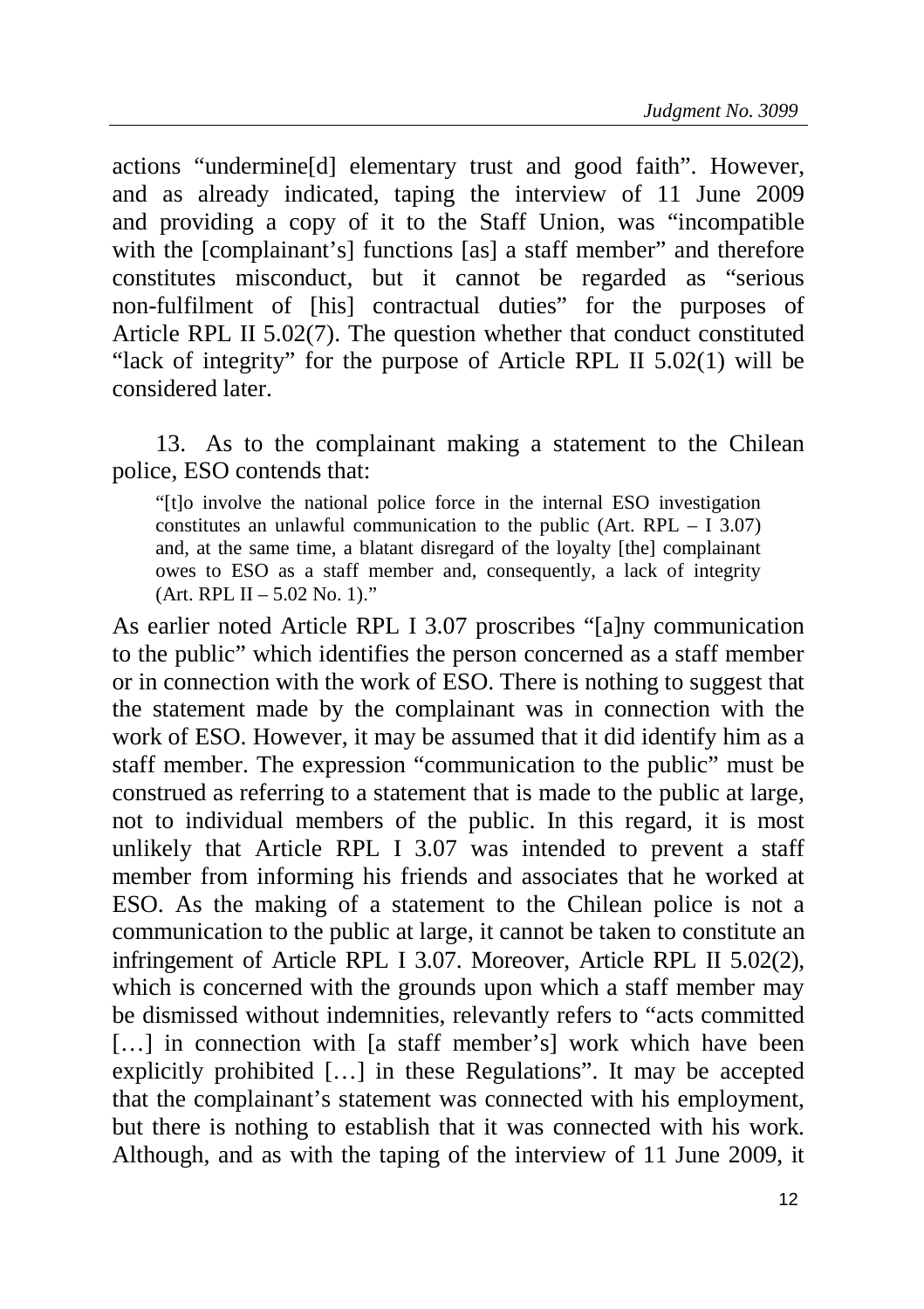may be accepted that the making of a statement to the police was incompatible with the complainant's status as an international civil servant and thus constituted misconduct, ESO has not established that it fell within any of the grounds for dismissal without indemnities under Article RPL II 5.02.

14. ESO argues both in relation to the taping of the interview on 11 June 2009 and the making of a statement to the Chilean police that the actions demonstrated a "lack of loyalty". However, "lack of loyalty" is not the same as "lack of integrity". The latter expression indicates dishonesty, deceit, some underhand dealing or the like. The only conduct of the complainant that could fall within the notion of "lack of integrity" is his taping of the interview of 11 June 2009 without disclosing his intention to do so. In no other respect, has there been any demonstrated dishonesty or lack of integrity.

15. Once it is accepted that, even though there was misconduct, the only matter that can be said to fall within Article RPL II 5.02 is a lack of integrity in the complainant's failure to disclose his intention to tape the interview of 11 June 2009, the question arises whether the decision to dismiss him without indemnities was justified. It is well settled that a "disciplinary authority has a discretion to determine the severity of a disciplinary measure […] provided that the measure adopted is not manifestly out of proportion to the offence". (See Judgment 2944, under 50.) The ESO Regulations for Local Staff in Chile provide in Article RPL II 4.02 for the following disciplinary measures:

"- a written reprimand;

- suspension from work for a period not exceeding one month;

 - termination of contract under the conditions laid down in Art. RPL  $-$  II 5.02."

In Judgment 210, under 4, the Tribunal noted that the rules applicable in that case provided for a range of penalties and stated that "the principle of proportionality will ensure that extreme penalties, such as summary dismissal, are applied only to the gravest cases". Bearing in mind the circumstances and especially the fact that the complainant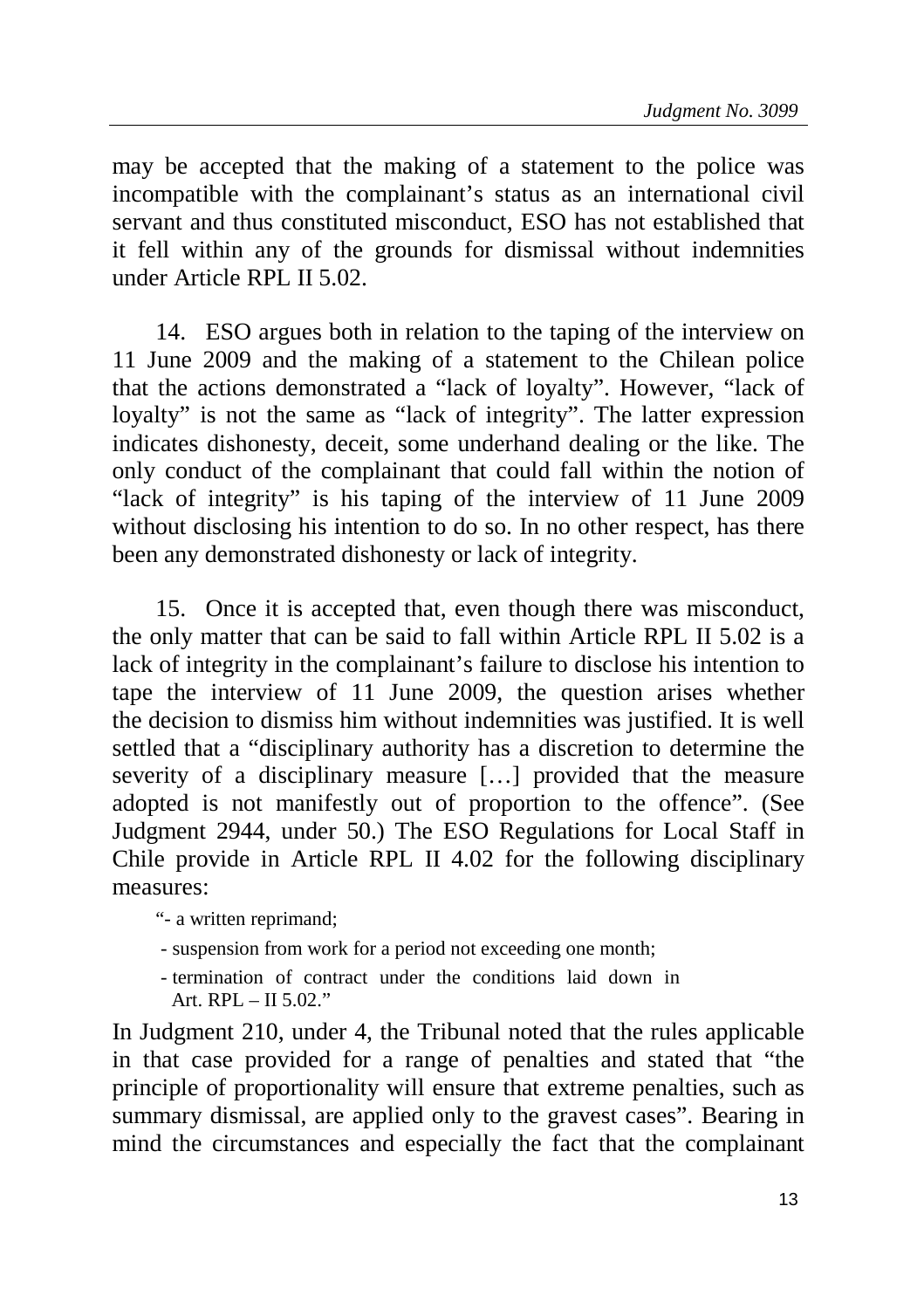was acting on the advice of the La Silla Staff Union, the present case cannot be said to be among the gravest. However, the Director General applied the extreme penalty of dismissal without indemnities. His decision cannot stand.

16. The complainant seeks reinstatement. This is resisted by ESO by reference to actions of the complainant following his dismissal, including the publication on a website of an article entitled "A land outside the Jurisdiction of Chilean Laws" in which he was critical of the conduct of ESO and of the actions of the Chilean Government in granting ESO immunity from Chilean laws. In these circumstances, reinstatement will not be ordered. However, the complainant is entitled to substantial material and moral damages which the Tribunal assesses at 30,000 United States dollars. He is also entitled to the indemnities provided for in Article RPL II 5.07 together with interest at the rate of 5 per cent per annum from 31 July 2009 until the date of payment. He should also be awarded legal costs which the Tribunal fixes at 5,000 dollars.

## **DECISION**

For the above reasons,

- 1. The Director General's decision of 24 July 2009 is set aside.
- 2. ESO shall pay the complainant material and moral damages in the sum of 30,000 United States dollars.
- 3. It shall pay the complainant indemnities in accordance with Article RPL II 5.07 of the ESO Regulations for Local Staff in Chile, together with interest at the rate of 5 per cent per annum from 31 July 2009 until the date of payment.
- 4. It shall also pay the complainant's costs in the amount of 5,000 dollars.
- 5. All other claims are dismissed.

In witness of this judgment, adopted on 15 November 2011, Mr Seydou Ba, President of the Tribunal, Ms Mary G. Gaudron, Vice